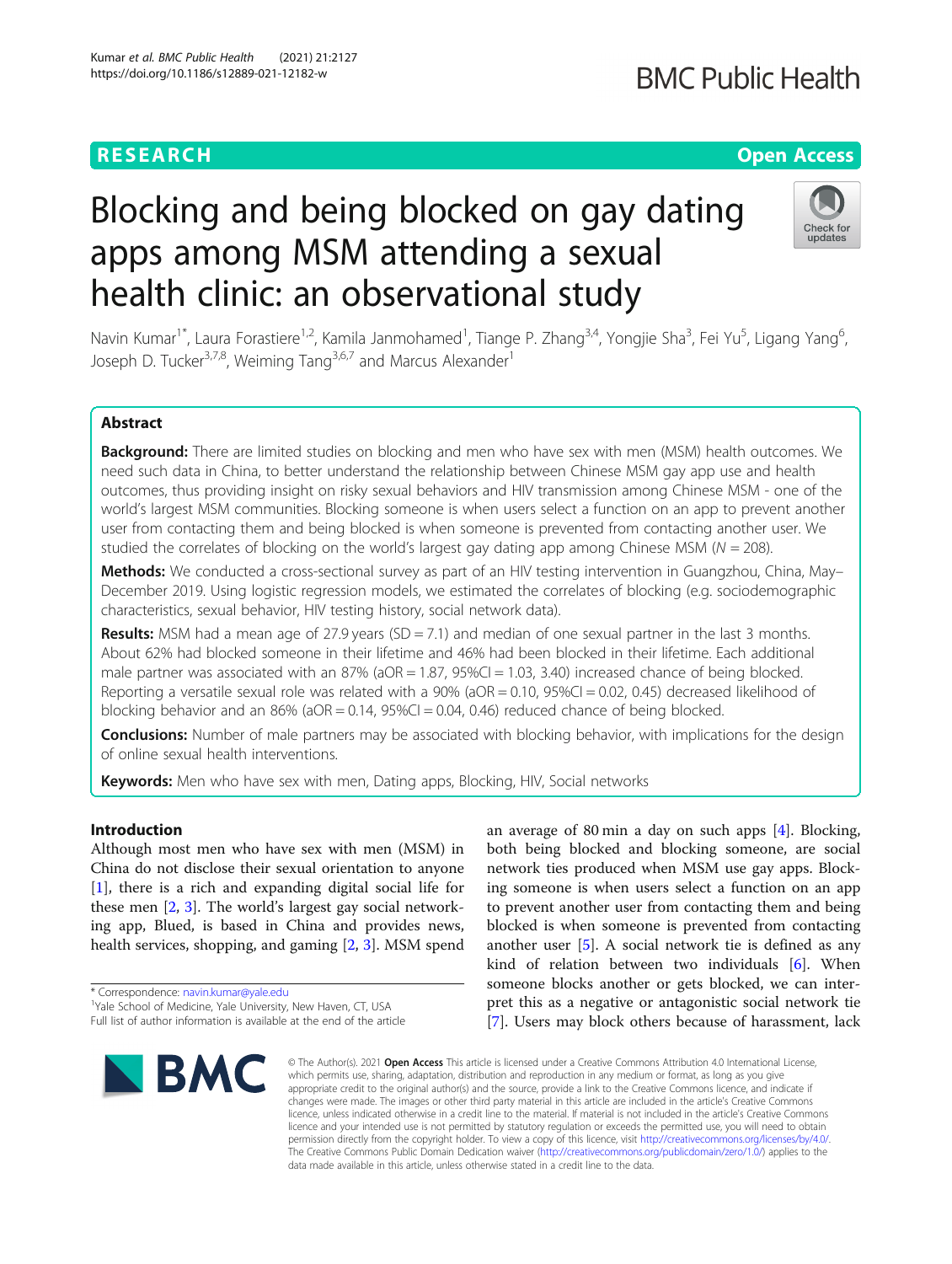of attractiveness, screening for time-wasters, racism (individuals blocking users who might be/have been racist towards them), perceived HIV risk, privacy and safety concerns [\[5](#page-6-0), [8](#page-6-0)–[10\]](#page-6-0). Blocking can be a protective behavior for the person doing the blocking and also a negative behavior associated with increased anxiety, distress, isolation for the person who was blocked [[5,](#page-6-0) [8\]](#page-6-0).

While blocking may have protective aspects, it may increase HIV risk among MSM by facilitating the formation of segregated groups with greater sexual risk when men block others as a protective mechanism against racism and discrimination [[9\]](#page-6-0). Overall, blocking behaviors can cascade through social networks [[11,](#page-6-0) [12\]](#page-6-0) and thus the correlates of blocking warrant future study. Appbased health interventions among MSM are becoming increasingly common [[13](#page-6-0), [14](#page-6-0)], but several features on such apps, such as blocking, and their public health implications are not well understood. Such understudied features may have unintended consequences on MSM sexual networks and HIV risk [\[9](#page-6-0)]. There are about 780,000 people living with HIV in China [[15\]](#page-6-0), with sexual contact being the most common mode of transmission [[16\]](#page-6-0). Chinese MSM are a high-risk population for HIV infection [\[17\]](#page-6-0) and there are about 21 million MSM in China [[18\]](#page-6-0). Moreover, the HIV prevalence is swiftly rising, from 0.9% in 2003 to 7.3% in 2013 [\[17\]](#page-6-0).

There are limited studies on blocking and men who have sex with men (MSM) health outcomes [[8,](#page-6-0) [9](#page-6-0)]. Health outcomes are defined as any measure that directly captures the state of a person's health [\[19\]](#page-6-0). We need such data in China, to better understand the relationship between Chinese MSM gay app use and health outcomes [\[20](#page-6-0)]. Such studies of gay apps may provide insight on risky sexual behaviors and HIV transmission among Chinese MSM - one of the world's largest MSM communities [[20,](#page-6-0) [21\]](#page-6-0). Risky sexual behavior is defined as behavior that increases one's risk of contracting or being infected by sexually transmitted infections (STIs) [\[22](#page-6-0)]. More insight on how we may improve health outcomes among Chinese MSM is key to addressing the global HIV burden [\[23](#page-6-0)]. We conducted an exploratory analysis to explore the factors (e.g. sociodemographic characteristics, sexual behavior, HIV testing history, social network data) that may contribute to blocking behavior, allowing us to better understand blocking and how we may thus alleviate the global HIV burden. Factors were chosen based on their relationship with risky sexual be-haviors among MSM [\[24](#page-6-0)–[26\]](#page-6-0).

## Methods

## Study design and participants

We conducted a randomized controlled trial among MSM in Guangzhou, China that sought to promote male partner testing through social network-based distribution of HIV self-test (HIVST) kits in a cohort study. Participants were offered HIV self-test kits and asked to distribute kits to their social network contacts [[27\]](#page-6-0). Our sample size was estimated with a power of 0.90, an alpha of 0.05, and a lost to follow-up rate of 0.20. More information on sample size calculations is provided in the study protocol [[27](#page-6-0)]. In the randomized controlled trial, enrolled MSM were randomly assigned to one of three groups: 1) standard secondary distribution, 2) secondary distribution with monetary incentives arm, and 3) secondary distribution with monetary incentives plus peer referral [[27\]](#page-6-0). We used data from 1) and 2).

MSM were recruited from May 2019 to December 2019 through a social media account run for MSMcentric studies via posts within the account, and through an MSM-friendly clinic at the Guangdong Provincial Center for Skin Diseases and Sexually Transmitted Infection (STI) Control via approaching participants who came for STI testing. MSM were first recruited for the treatment arms and once recruitment for the treatment arms had been completed, MSM were recruited for the control arm. Participants interested in HIV testing at the clinic could book appointments online or enroll in the study at the clinic. MSM were screened for the following criteria: 1) aged  $\geq$ 18 years; 2) presumed male at birth (transgender women were not able to participate in the study); 3) ever had sex with men; 4) willing to be surveyed at baseline and followup. Eligible participants were provided with study information, such as, potential risks, benefits, procedures, and outcomes. Informed consent was obtained from all subjects.

A baseline survey was administered to eligible participants via a QR code they could scan and thereby complete the survey on their mobile device. The datasets generated and analysed during the current study are not publicly available due to the sensitive nature of the data in the Chinese context but are available from the corresponding author on reasonable request.

## Survey items

We collected participants' baseline data such as, sociodemographic characteristics, sexual behavior, HIV testing history, social network data and blocking behavior (survey instrument in Supplement).

Independent variables Sexual behavior items included number of male partners in the last 3 months, and main sexual role. Examples of sexual behavior items were: in the past 3 months, with approximately how many different male sexual partners did you have anal sex? your main sexual role is (pick one) insertive/receptive/both. To represent sexual behavior disclosure to family and medical professional, we used the following item: if you have told others about your sexuality or sexual history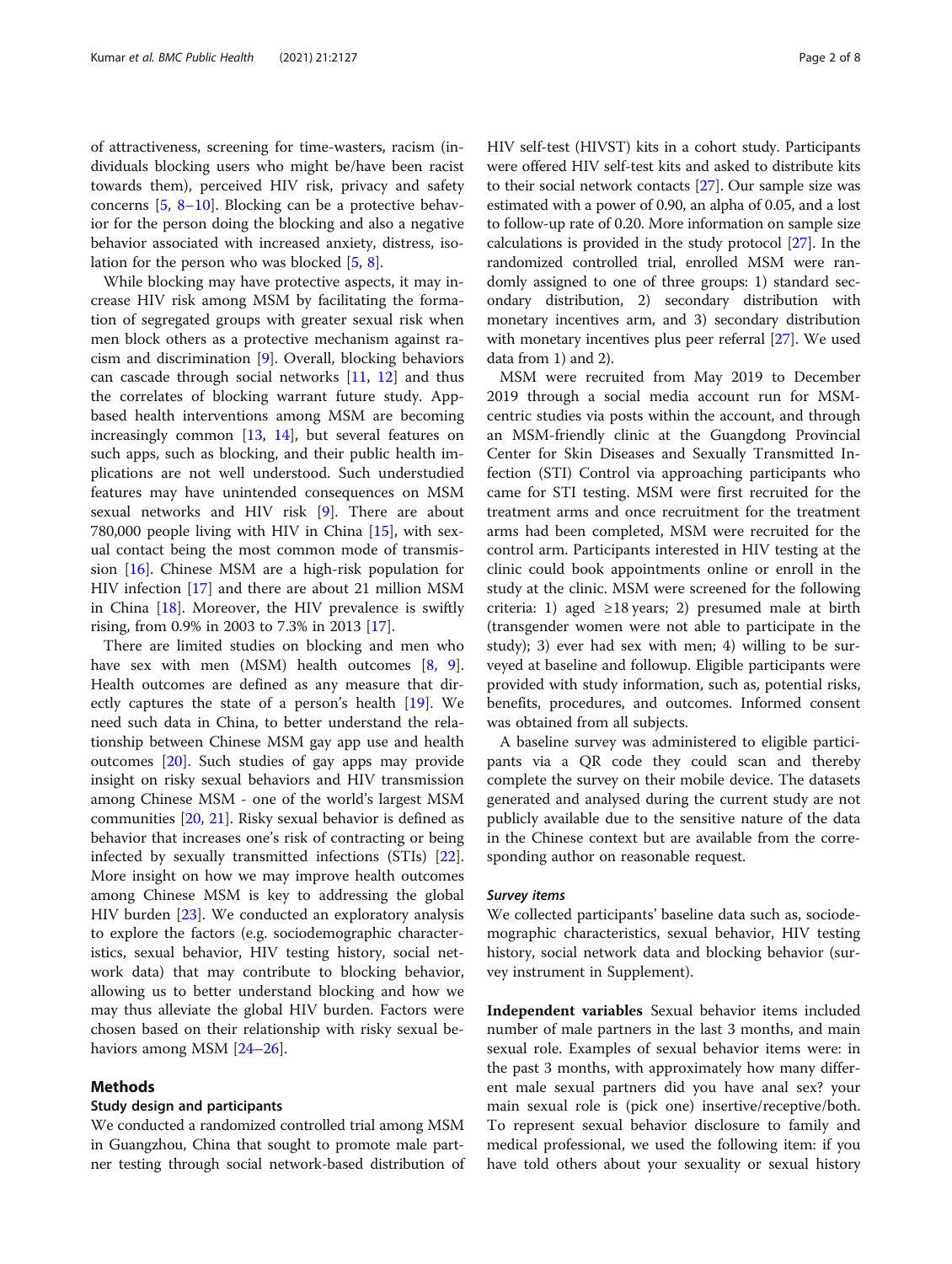with men, who are they? This item had the following options: medical professionals; family members; friends with no sexual relationship; coworkers; employers; other. We recoded the medical professionals option into a binary variable representing sexual behavior disclosure to medical professionals. We similarly recoded the family members option to a binary variable representing sexual behavior disclosure to one's family. To represent condom use, the following was used: In the last 3 months, how often did you use condoms during anal sex with men? with the options: never used; occasionally (less than half of the time); often used (more than half of the time); every time. Income was measured with the following item: How much is your monthly income? The following options were provided for this question: less than USD5,171; USD5,171 - USD10,342; USD5,171 - USD10,342; More than USD17,236.

Social network survey items included name generator and descriptor questions to measure social network degree (number of people whom you have a social tie to) and weighted social network degree (social network degree weighted by the frequency of contact) [\[28\]](#page-6-0). Social network degree was based on the sum of people listed in the question: Besides your family members, who are the people you spend your free time with? (list up to five). For example, if someone listed four people to the indicated question, their assigned social network degree was four. Weighted social network degree was based on the following item: How often do you contact the indicated person? This item had the options: once a year; once every 6 months; once a month; once a week; daily. We treated this as an ordinal variable (scale of 1–5) and summed the item across each social contact listed in the social network degree question. For example, if someone had a social network degree of four and contacted each person once a month, the weighted social network degree was  $3 + 3 + 3 + 3 = 12$ . These items were based on validated instruments used to measure social network characteristics [[28\]](#page-6-0). We note that our method does not distinguish between five contacts with a contact frequency of once a year and a single contact one sees daily. However, our goal was to measure the magnitude of one's social connectedness, not calculate the total number of social connections one had.

Dependent variables Blocking items included likelihood of engaging in blocking, both directed and undirected behavior, and level of distress caused by being blocked. Directed blocking behavior refers to blocking behavior that was targeted i.e. person A blocked person B (being blocked) or person A got blocked by person B (being blocked). Undirected blocking behavior is the sum of total blocking behaviors i.e. if person A blocked someone and also reported being blocked, they would have a

total of two undirected blocking behaviors in that time period. Examples of questions were: Have you ever blocked someone on a Blued? Have you ever been blocked by someone else on Blued?

## Ethical review

Participant anonymity was maintained during the entire project. No identifying information was collected. IRB approval was obtained from the Dermatology Hospital of Southern Medical University (GDDHLS-20180503) and the University of North Carolina at Chapel Hill (18– 1358). All methods were carried out in accordance with relevant guidelines and regulations.

## Statistical analysis

We calculated descriptives (Table [1](#page-3-0)) using data obtained from all MSM surveyed.

Missing data on the variables of interest ranged from 0 to 42% (see Table [1](#page-3-0)). To account for nontrivial missing data, multiple imputation was conducted using multiple imputation with chained equations (MICE) to fill missing values with logistic regression imputation methods [[29\]](#page-6-0). Data was assumed to be missing at random (MAR) and we imputed values based on key independent and dependent variables included in the final model. Our decision to categorize data as MAR was based on the fact that the data missing was systematically related to the observed but not the unobserved data. We did not find any evidence that data was missing not at random (MNAR) [[30\]](#page-6-0). For example, we did not find that individuals with lower income were more likely to have missing income data.

Forty-two imputed datasets were generated to ensure the number of imputed datasets was at least as large as the percentage of incomplete information for the main outcomes or the parameter-specific fraction of missing data for all parameters used in the final models, whichever was higher [\[31](#page-6-0)]. We performed numerous model diagnostics. With subject matter expertise, we examined graphical displays of the imputed data using histograms and conducted similar analysis by generating descriptive statistics [[32](#page-6-0)].

We then compared observed and imputed data using density plots and cumulative distribution plots [[32](#page-6-0), [33](#page-7-0)]. We also compared means and variances of observed and imputed values [[34\]](#page-7-0). Finally, we generated goodness-offit of the imputation models using established methods for checking assumptions of regression models [[33\]](#page-7-0).

We modeled blocking behavior (undirected blocking behavior, blocking someone, being blocked) using multivariate logistic regression and reported adjusted odds ratio estimates for each independent variable. We used a multivariate regression instead of bivariate analyses as blocking behavior is complex and involves socio-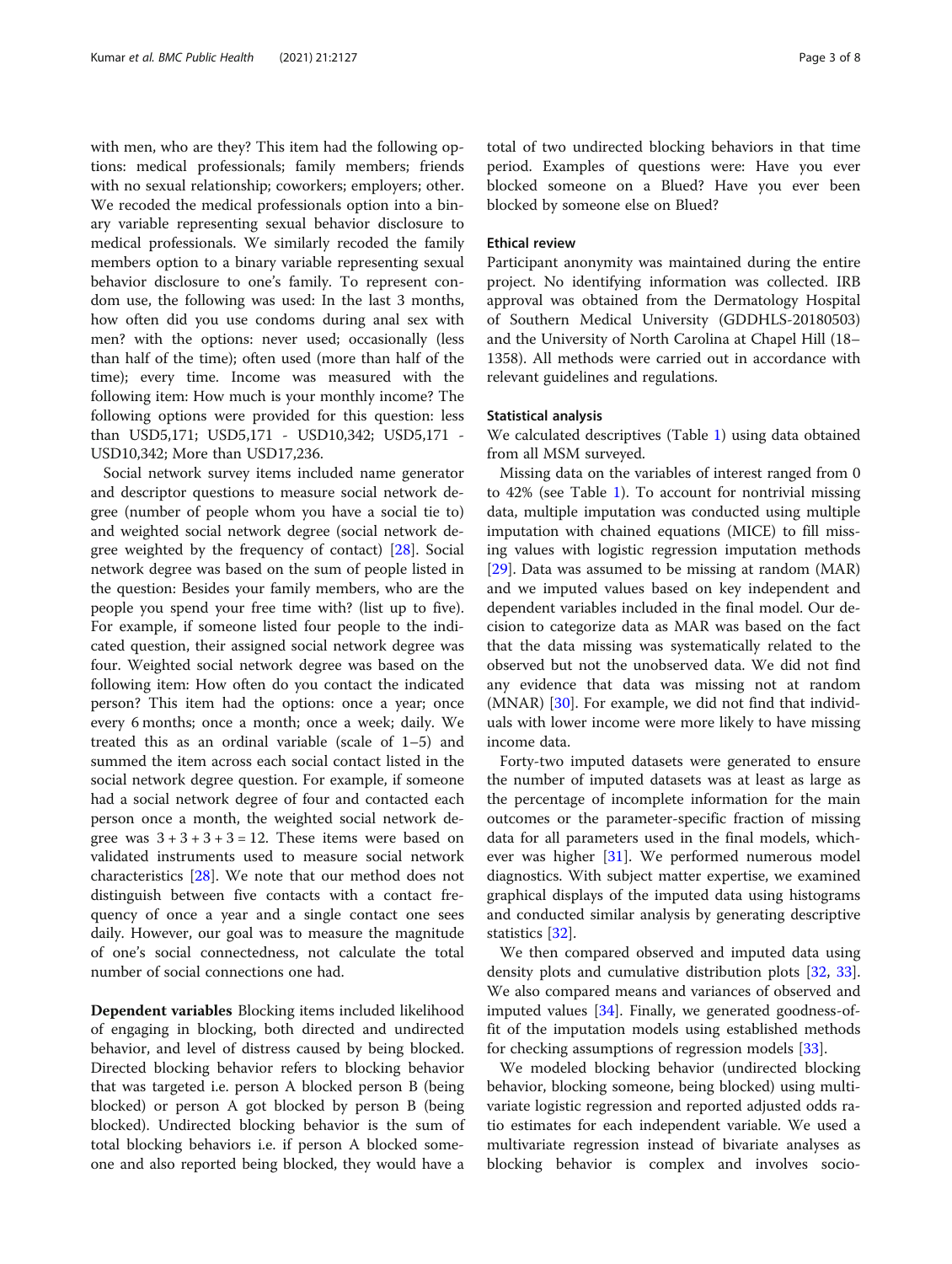<span id="page-3-0"></span>Table 1 Participant characteristics for 208 Chinese MSM, collected in a randomized controlled trial in Guangzhou, China

| Variable                                           | Mean (SD)       |
|----------------------------------------------------|-----------------|
| Age                                                | 27.9(7.1)       |
|                                                    | $missing = 0%$  |
| Number of male partners in the past 3 months       | $median = 1$    |
|                                                    | $missing = 42%$ |
| Social network degree                              | 2.3(1.1)        |
|                                                    | $missing = 0%$  |
| Weighted social network degree                     | 8.5(4.2)        |
|                                                    | $missing = 0\%$ |
|                                                    | %               |
| Yearly income (USD/year)                           |                 |
| Less than USD5,171                                 | 20.7            |
| USD5,171 - USD10,342                               | 35.1            |
| USD10,342 - USD17,236                              | 30.8            |
| More than USD17,236                                | 13.5            |
|                                                    | $n = 208$       |
|                                                    | $missing = 0%$  |
| Condom use                                         |                 |
| Never used                                         | 5.7             |
| Occasionally (Less than half of the time)          | 7.4             |
| Often used (More than half of the time)            | 24.6            |
| Every time                                         | 62.3            |
|                                                    | $n = 122$       |
|                                                    | $missing = 41%$ |
| Sexual behavior disclosure to family               |                 |
| Yes                                                | 22.9            |
| No                                                 | 77.1            |
|                                                    | $n = 166$       |
|                                                    | $missing = 20%$ |
| Sexual behavior disclosure to medical professional |                 |
| Yes                                                | 66.3            |
| No                                                 | 33.7            |
|                                                    | $n = 166$       |
|                                                    | missing $= 2-%$ |
| Prior HIV test                                     |                 |
| Yes                                                | 83.7            |
| No                                                 | 16.4            |
|                                                    | $n = 208$       |
|                                                    | $missing = 0%$  |
| Sexual role                                        |                 |
| Insertive                                          | 42.6            |
| Receptive                                          | 20.5            |
| Versatile                                          | 36.9            |
|                                                    | $n = 122$       |
|                                                    |                 |

Table 1 Participant characteristics for 208 Chinese MSM, collected in a randomized controlled trial in Guangzhou, China (Continued)

| Variable                     | Mean (SD)       |  |  |
|------------------------------|-----------------|--|--|
|                              | missing $=$ 41% |  |  |
| Undirected blocking behavior |                 |  |  |
| Yes                          | 74.6            |  |  |
| No                           | 25.4            |  |  |
|                              | $n = 181$       |  |  |
|                              | missing $= 13%$ |  |  |
| Blocked by someone           |                 |  |  |
| Yes                          | 46.4            |  |  |
| No                           | 53.6            |  |  |
|                              | $n = 181$       |  |  |
|                              | missing $= 13%$ |  |  |
| <b>Blocked someone</b>       |                 |  |  |
| Yes                          | 62.4            |  |  |
| No                           | 37.6            |  |  |
|                              | 181             |  |  |
|                              | $missing = 13%$ |  |  |

Conversion rate of RMB 1 = USD 0.14 was used

demographic characteristics and sexual behavior [\[5](#page-6-0), [8](#page-6-0)– [10\]](#page-6-0). A multivariate regression is more appropriate when numerous independent variables are associated with an outcome [\[35](#page-7-0)]. We conform to best practice in previous work in this area, which utilized multivariate regression [[36,](#page-7-0) [37](#page-7-0)]. Similarly, to better understand blocking and its associated covariates, we need to predict blocking instead of investigating it as an exposure which indicates sexual risk or mental health issues.

We adjusted for the following factors and intervention assignment. We decided on these factors based on guidelines established in other studies with the same population [[36,](#page-7-0) [37](#page-7-0)]. We understand the issues around more complex models vs simpler models and have selected the current variables in accordance with best practice as per our previous work in this topic [[36,](#page-7-0) [37](#page-7-0)]. Independent variables represented sexual behavior [sexual role, number of male partners in the past three months, condom use, disclosure of MSM sexual behavior to family, disclosure of MSM sexual behavior to medical professional, prior HIV test], participant social network structure (social network degree, weighted social network degree), and sociodemographic categories (income, age). The Income variable was denominated in the survey as RMB/month and we converted it to USD/ year for clarity. Social network degree and weighted social network degree were calculated as indicated in the Survey Items section, and all other variables were used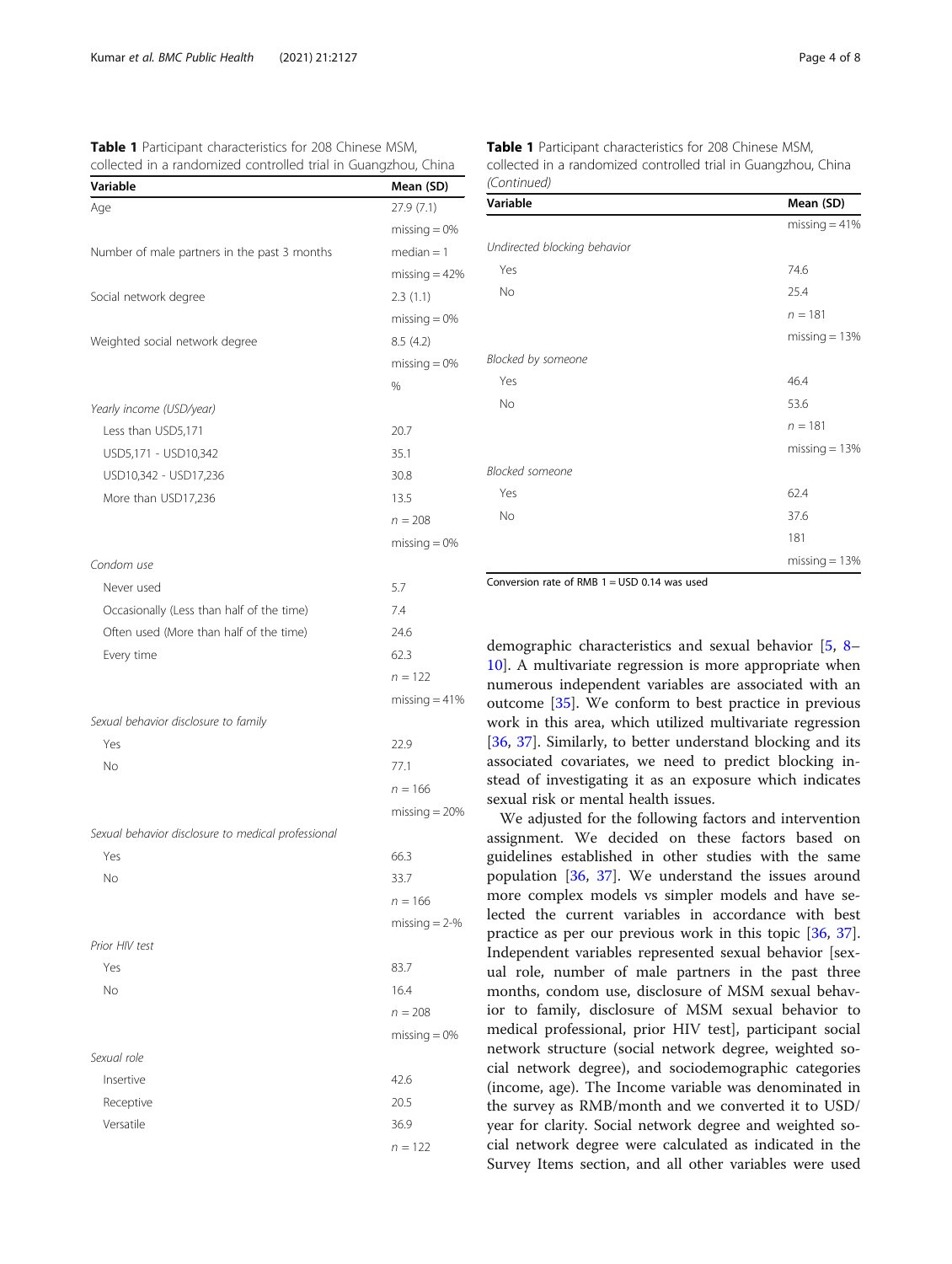unaltered from the survey instrument. Analysis was conducted in R [\[38](#page-7-0)].

## Results

We were unable to provide STI prevalence as this will be the purview of the main randomized controlled trial [[27\]](#page-6-0).

## Sociodemographic characteristics

Two hundred and eight MSM enrolled in the study. We presented descriptive statistics in Table [1.](#page-3-0) MSM had a mean age of 27.9 years  $(SD = 7.1)$  and median of one sexual partner in the last 3 months. Participants had a mean of 2.3 social ties  $(SD = 1.1)$  and a mean weighted social network degree of 8.5 (SD = 4.2). MSM generally fell into two yearly income groups; USD5,171 - USD10,342 (35.1%) and USD10,342 - USD17,236 (30.8%). In the last 3 months, most MSM (62.3%) used condoms every time during anal sex with men. Most had not disclosed sexual behavior to their family (77.1%), but had disclosed sexual behavior to their medical professional (66.3%). Most had a prior HIV test (83.7%). Blocking was a common behavior. Most MSM (75%) had engaged in undirected blocking behavior in their lifetime i.e. they had blocked someone or had been blocked. About 62% had blocked someone in their lifetime and 46% had been blocked in their lifetime.

## Multivariate analyses of blocking correlates among Chinese MSM

We presented multivariate analyses in Table 2. Only undirected blocking behavior and blocked by someone (being blocked) were presented as only these yielded statistically significant results for associations with independent variables. The effect of all results are to be interpreted as being controlled for earlier indicated independent variables. A greater income was associated with a 2% (aOR = 1.02, 95%CI = 0.50, 2.05) increased chance of undirected blocking behavior. Reporting a versatile sexual role was related with a  $90\%$  (aOR = 0.10,  $95\%$ CI = 0.02, 0.45) decreased likelihood of blocking behavior and an 86% (aOR = 0.14, 95%CI = 0.04, 0.46) reduced chance of being blocked. Each additional male partner was associated with an  $87\%$  (aOR = 1.87,  $95\%$ CI = 1.03, 3.40) increased chance of being blocked. Results without MICE are indicated in Supplementary Table [1](#page-5-0).

## **Discussion**

Our exploratory analysis detailed that having more male partners was associated with an increased likelihood of getting blocked. However, given our limited data, it is also plausible that those with higher activity in the app may have more partners and get blocked more often. There is limited empirical research on blocking [[8,](#page-6-0) [9](#page-6-0)], and none on the public health implications of blocking. It is possible that unrestricted sociosexuality, and shortterm mating orientation, is related to higher dating app

Table 2 Multivariate results of the relationship between blocking behaviors and income, age, sexual role, number of male partners in the past 3 months, condom use, sexual behavior disclosure, and prior HIV test

| Variable                                           | aOR  | P        | (95% CI)      | aOR  | P        | (95% CI)      |
|----------------------------------------------------|------|----------|---------------|------|----------|---------------|
| Undirected blocking behavior Blocked by someone    |      |          |               |      |          |               |
| Income                                             | 1.02 | p < 0.01 | (0.50, 2.05)  | 0.71 | 0.30     | (0.37, 1.37)  |
| Age                                                | 0.98 | 0.70     | (0.88, 1.09)  | 1.02 | 0.72     | (0.93, 1.12)  |
| Sexual role                                        |      |          |               |      |          |               |
| Insertive                                          |      |          |               |      |          |               |
| Receptive                                          | 0.20 | 0.06     | (0.04, 1.06)  | 0.40 | 0.15     | (0.12, 1.42)  |
| Versatile                                          | 0.10 | p < 0.01 | (0.02, 0.45)  | 0.14 | p < 0.01 | (0.04, 0.46)  |
| Number of male partners in the past 3 months       | 2.02 | 0.07     | (0.94, 4.34)  | 1.87 | 0.04     | (1.03, 3.40)  |
| Condom use                                         | 0.98 | 0.93     | (0.49, 1.92)  | 0.82 | 0.51     | (0.45, 1.50)  |
| Social network degree                              | 0.05 | 0.94     | (0.29, 3.83)  | 1.29 | 0.65     | (0.43, 3.92)  |
| Weighted social network degree                     | 1.05 | 0.77     | (0.76, 1.46)  | 0.90 | 0.44     | (0.68, 1.19)  |
| Sexual behavior disclosure to family               | 2.66 | 0.17     | (0.65, 10.82) | 0.67 | 0.38     | (0.52, 5.30)  |
| Sexual behavior disclosure to medical professional | 0.97 | 0.93     | (0.49, 1.92)  | 0.06 | 0.92     | (0.36, 3.10)  |
| Prior HIV test                                     | 1.98 | 0.48     | (0.29, 13.49) | 7.90 | 0.05     | (0.99, 63.13) |
| Intervention                                       | 1.83 | 0.31     | (0.57, 5.86)  | 1.15 | 0.80     | (0.40, 3.40)  |
| N                                                  |      | 208      |               |      | 208      |               |

We estimated all aORs with logistic regression models. Adjusted Odds Ratios account for the above independent variables and intervention assignment, aOR Adjusted odds ratio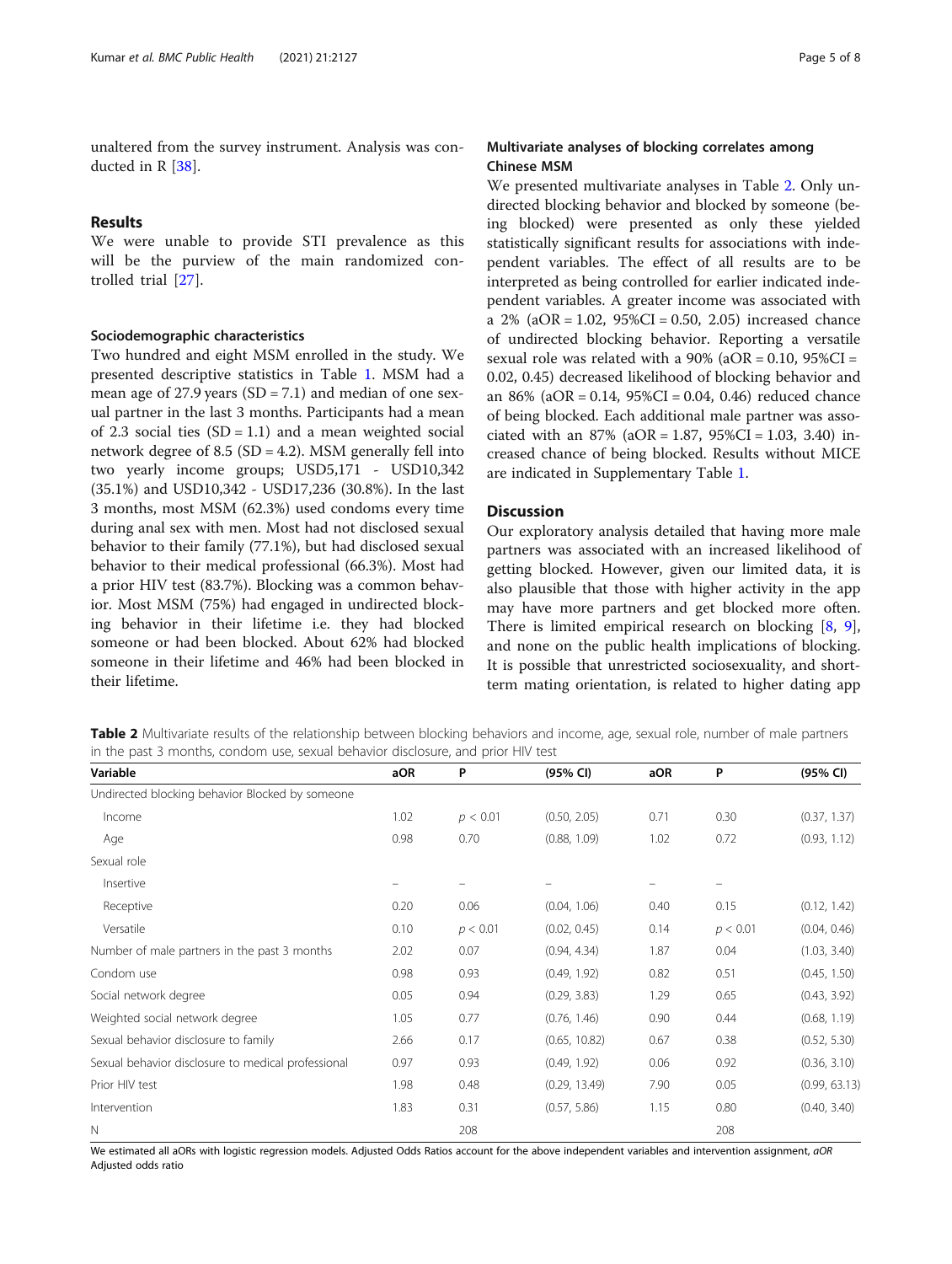<span id="page-5-0"></span>use and, thus a higher probability of blocking/being blocked. Studies on blocking are predominantly conducted in high income nations, but not in low- and middle-income nations such as China, where there is a large MSM HIV burden [\[39\]](#page-7-0). Men with more male partners may be viewed as promiscuous or having STIs [\[40](#page-7-0)]. Upon finding out this information, other men may decide to block individuals with more partners. We also note that other explanations are available e.g. those with more partners use the apps more often and due to higher activity their probability of being blocked is also higher.

Overall, with more detailed epidemiological data, we suggest that future work expand on the correlates of blocking. While we are uncertain on the direction of causality, designing interventions on gay dating apps to target certain behaviors and demographic groups may ensure that blocking is mostly used for positive purposes such as limiting racism and discrimination  $[8, 9]$  $[8, 9]$  $[8, 9]$  $[8, 9]$  without creating self-segregated groups with greater HIV risk. An example of such an intervention may be cautioning users who block excessively within a certain time frame, a technique previously used on social media to reduce racism [\[41](#page-7-0)]. Users can be sent a message indicating that while blocking can have protective effects, excessive use may not be advisable. Mitigating excessive blocking may reduce the likelihood of MSM forming closed groups with greater HIV risk [\[8](#page-6-0), [9](#page-6-0)], keeping in mind the benefits of sexual exclusivity within a certain group [\[42](#page-7-0)].

## Limitations

Several limitations were due to the design of the randomized controlled trial. Due to the online recruitment strategy, we may have overlooked individuals who cannot access the internet. In the online surveys, behaviors of participants were self-reported, which may increase the possibility of social desirability bias [[27\]](#page-6-0). We used sequential enrolment due to limited resources, and note possible effects of this enrolment strategy on the results. Future work will assign MSM to both arms randomly and at the same time. We were also unable to record the proportion of eligible MSM who actually accepted to be part of the study. Unmeasured factors, such as time of blocking event and reciprocal blocking may have driven our results. We were unable to collect data on the number of blocks made/received due to restrictions in the survey length and limited resources. We were also unable to collect time spent using the app due to privacy restrictions. The survey did not provide a description of what was meant by sex with a woman and there was no capture of people who may have been assigned female at birth but now identify as male.

Participants may have reported lower amounts of blocking than experienced, and over-reported blocking

someone. We were unable to control for such effects but plan future study to use data drawn directly from apps rather than relying on participant self-report. We did not consider the possibility of imputing separate datasets based on a stratification variable e.g. enrolment location, recruiter type, and will include such techniques in future research. It is possible our results were driven by MSM making more attempts at contacting others, thus increasing the rejections (getting blocked) they are likely to receive. Thus, future qualitative work can detail the underlying factors behind our results. Studies of online rejection - including but not exclusively in the context of racism - have found that the effects of sexual health are mediated by the effects of those experiences on mental health  $[43, 44]$  $[43, 44]$  $[43, 44]$ . Future work can thus explore how mental health is related to blocking and sexual health outcomes. Data was collected at sites catered to MSM STI testing. Such site selection may have limited our sample to MSM connected with community-based organizations and perhaps more likely to engage in sexual behavior disclosure. Generalizability of findings may be limited outside the Chinese MSM context.

## Conclusions

Number of male partners may be associated with blocking behavior, with implications for the design of online sexual health interventions.

## Supplementary Information

The online version contains supplementary material available at [https://doi.](https://doi.org/10.1186/s12889-021-12182-w) [org/10.1186/s12889-021-12182-w](https://doi.org/10.1186/s12889-021-12182-w).

Additional file 1: Supplementary Table 1. Multivariate results of the relationship between blocking behaviors and income, age, sexual role, number of male partners in the past three months, condom use, sexual behavior disclosure, and prior HIV test without imputation.

#### Acknowledgements

We thank editor and reviewers.

### Authors' contributions

NK wrote the first draft. NK, KJ, LF, TPZ, YS, LY, FY, JDT, WT, MA contributed to the manuscript write-up and review. The author(s) read and approved the final manuscript.

#### Funding

The study was funded by the Fund for Lesbian and Gay Studies and the MacMillan Center for International and Area Studies at Yale University, the National Institutes of Health (NIAID R01-AI114310–01, NIA P30-AG034420), National Key Research and Development Program of China (2017YFE0103800), Doris Duke Charitable Foundation. The funding body had no role in the design, analysis, or interpretation of the data in the study.

#### Availability of data and materials

The datasets used and analyzed during the current study available from the corresponding author on reasonable request.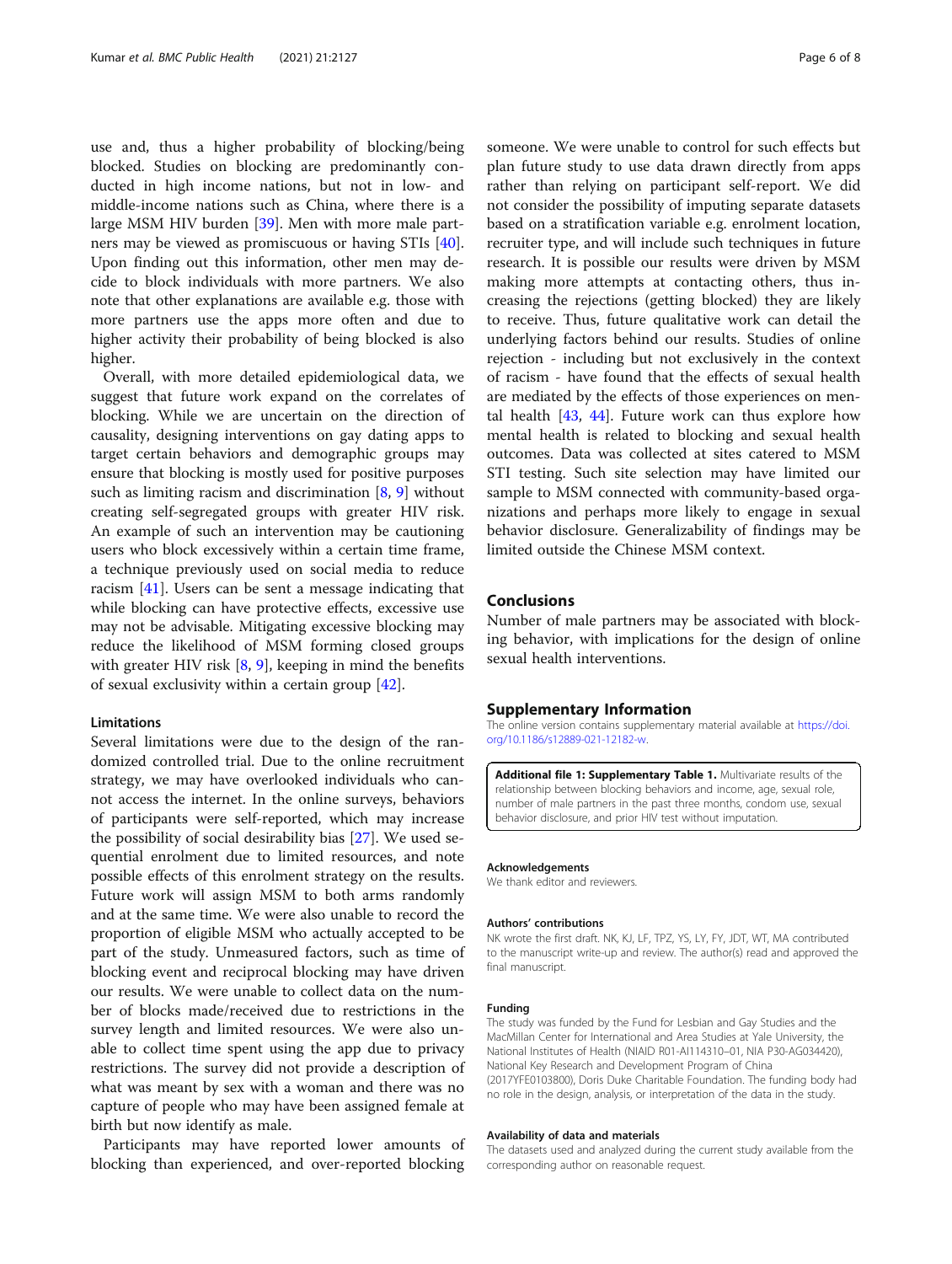## <span id="page-6-0"></span>Declarations

#### Ethics approval and consent to participate

Informed consent was obtained from all subjects. Participant anonymity was maintained during the entire project. No identifying information was collected. IRB approval was obtained from the Dermatology Hospital of Southern Medical University (GDDHLS-20180503) and the University of North Carolina at Chapel Hill (18–1358). All methods were carried out in accordance with relevant guidelines and regulations.

#### Consent for publication

Not applicable.

#### Competing interests

The authors declare that they have no competing interests.

#### Author details

<sup>1</sup>Yale School of Medicine, Yale University, New Haven, CT, USA. <sup>2</sup>Department of Biostatistics, Yale School of Public Health, New Haven, CT, USA. <sup>3</sup>University of North Carolina at Chapel Hill Project-China, No. 2 Lujing Road, Guangzhou 510095, China. <sup>4</sup> Loyola University Chicago Stritch School of Medicine, Maywood, IL, USA. <sup>5</sup>Blued.com, Beijing, China. <sup>6</sup>Southern Medical University Dermatology Hospital, Guangzhou, China. <sup>7</sup>School of Medicine, University of North Carolina at Chapel Hill, Chapel Hill, NC, USA. <sup>8</sup>Faculty of Infectious and Tropical Diseases, London School of Hygiene and Tropical Medicine, London, UK.

## Received: 16 March 2021 Accepted: 8 November 2021 Published online: 19 November 2021

#### References

- 1. Zhao Y, Ma Y, Chen R, Li F, Qin X, Hu Z. Non-disclosure of sexual orientation to parents associated with sexual risk behaviors among gay and bisexual MSM in China. AIDS Behav. 2015;20(1):193–203. [https://doi.org/10.1007/s104](https://doi.org/10.1007/s10461-015-1135-6) [61-015-1135-6](https://doi.org/10.1007/s10461-015-1135-6).
- 2. Wang S. Calculating dating goals: data gaming and algorithmic sociality on Blued a Chinese gay dating app. Inf Commun Soc. 2018;23(2):181–97. [https://doi.org/10.1080/1369118x.2018.1490796.](https://doi.org/10.1080/1369118x.2018.1490796)
- 3. Wang S. Chinese affective platform economies: dating live streaming, and performative labor on Blued. Media Cult Soc. 2019:016344371986728. <https://doi.org/10.1177/0163443719867283>.
- 4. Goedel WC, Duncan DT. Geosocial-networking app usage patterns of gay bisexual, and other men who have sex with men: survey among users of Grindr, a mobile dating app. JMIR Public Health Surveill. 2015;1(1):e4. [https://](https://doi.org/10.2196/publichealth.4353) [doi.org/10.2196/publichealth.4353](https://doi.org/10.2196/publichealth.4353).
- 5. Blackwell C, Birnholtz J, Abbott C. Seeing and being seen: co-situation and impression formation using Grindr a location-aware gay dating app. New Media Soc. 2014;17(7):1117–36. [https://doi.org/10.1177/1461444814521595.](https://doi.org/10.1177/1461444814521595)
- 6. Mattie H, Engø-Monsen K, Ling R, Onnela JP. Understanding tie strength in social networks using a local "bow tie" framework. Sci Rep. 2018;8(1):1–9. [https://doi.org/10.1038/s41598-018-27290-8.](https://doi.org/10.1038/s41598-018-27290-8)
- 7. Isakov A, Fowler JH, Airoldi EM, Christakis NA. The structure of negative social ties in rural village networks. Soc Sci. 2019;6:197–218. [https://doi.org/1](https://doi.org/10.15195/v6.a8) [0.15195/v6.a8](https://doi.org/10.15195/v6.a8).
- 8. Davis M, Flowers P, Lorimer K, Oakland J, Frankis J. Location safety and (non) strangers in gay men's narratives on 'hook-up' apps. Sexualities. 2016; 19(7):836–52. [https://doi.org/10.1177/1363460716629334.](https://doi.org/10.1177/1363460716629334)
- Winder T, Cr L. Blocking and filtering: a commentary on mobile technology, racism, and the sexual networks of young black MSM (YBMSM). J Racial Ethn Health Disparities. 2019;6(2):231–6. [https://doi.org/10.1007/s40615-018-](https://doi.org/10.1007/s40615-018-0493-y) [0493-y.](https://doi.org/10.1007/s40615-018-0493-y)
- 10. Chan LS. Liberating or disciplining? A technofeminist analysis of the use of dating apps among women in urban China. Commun Cult Crit. 2018;11(2): 298–314. [https://doi.org/10.1093/ccc/tcy004.](https://doi.org/10.1093/ccc/tcy004)
- 11. Kramer ADI, Guillory JE, Hancock JT. Experimental evidence of massive-scale emotional contagion through social networks. Proc Natl Acad Sci. 2014; 111(24):8788–90. [https://doi.org/10.1073/pnas.1320040111.](https://doi.org/10.1073/pnas.1320040111)
- 12. Coviello L, Sohn Y, Kramer ADI, Marlow C, Franceschetti M, Christakis NA, et al. Detecting emotional contagion in massive social networks. PLoS One. 2014;9(3):e90315. [https://doi.org/10.1371/journal.pone.0090315.](https://doi.org/10.1371/journal.pone.0090315)
- 13. Zou H, Fan S. Characteristics of men who have sex with men who use smartphone geosocial networking applications and implications for HIV interventions: a systematic review and meta-analysis. Arch Sex Behav. 2017; 46(4):885–94. <https://doi.org/10.1007/s10508-016-0709-3>.
- 14. Muessig KE, LeGrand S, Horvath KJ, Bauermeister JA, Hightow-Weidman LB. Recent mobile health interventions to support medication adherence among HIV-positive MSM. Curr Opin HIV AIDS. 2017;12(5):432–41. [https://](https://doi.org/10.1097/coh.0000000000000401) [doi.org/10.1097/coh.0000000000000401.](https://doi.org/10.1097/coh.0000000000000401)
- 15. Health N, of The People's Republic of China FPC. 2016 China AIDS response progress report. Beijing: National Health and Family Planning Commission of China; 2012.
- 16. Zhao J, Chen L, Chaillon A, Zheng C, Cai W, Yang Z, et al. The dynamics of the HIV epidemic among men who have sex with men (MSM) from 2005 to 2012 in Shenzhen, China. Sci Rep. 2016;6(1):1–8. [https://doi.org/10.1038/](https://doi.org/10.1038/srep28703) [srep28703.](https://doi.org/10.1038/srep28703)
- 17. China A. Response progress report. National Health and Family Planning Commission of the People's Republic of China. Beijing: National Health and Family Planning Commission; 2014.
- 18. Liu M, et al. Estimation on the numbers of Chinese homosexuality and people with same-sex sexual behaviors and related groups of wome. Chin J Hum Sexual. 2015;24:117–21.
- 19. Lawley K. Healthier together? A meta-analytic review of community identification and LGBTQ health; 2019.
- 20. Tang W, Best J, Zhang Y, Liu F, Tso L, Huang S, et al. Gay mobile apps and the evolving virtual risk environment: a cross-sectional online survey among men who have sex with men in China. Sex Transm Infect. 2016;92(7):508– 14. <https://doi.org/10.1136/sextrans-2015-052469>.
- 21. Tang W, Tang S, Qin Y, Zhang Y, Zhang W, Liu C, et al. Will gay sex–seeking Mobile phone applications facilitate group sex? A cross-sectional online survey among men who have sex with men in China. PLoS One. 2016; 11(11):e0167238. [https://doi.org/10.1371/journal.pone.0167238.](https://doi.org/10.1371/journal.pone.0167238)
- 22. Panting AJ, Yong TSM. Religiosity and risky sexual behavior among adolescents in Sarawak, Malaysia. Glob J Health Sci. 2020;12(13):49–57. <https://doi.org/10.5539/gjhs.v12n13p49>.
- 23. Han L, Wei C, Muessig KE, Bien CH, Meng G, Emch ME, et al. HIV test uptake among MSM in China: implications for enhanced HIV test promotion campaigns among key populations. Glob Public Health. 2017;12(1):31–44. <https://doi.org/10.1080/17441692.2015.1134612>.
- 24. Liu J, Ou B, Guo HO, Sun G, Factors that influence risky sexual behaviors among men who have sex with men in Liaoning province, China: a structural equation model. AIDS Patient Care STDs. 2011;25(7):423–9. [https://](https://doi.org/10.1089/apc.2010.0333) [doi.org/10.1089/apc.2010.0333](https://doi.org/10.1089/apc.2010.0333).
- 25. He H, Zhang H, Ding F, Lin X, Zhou Y, Xiao J, et al. Risky sexual transmission behavior and its influencing factors among HIV-positive MSM population in Shanghai and Chengdu in China. Zhonghua liuxingbingxue zazhi. 2015; 36(3):254–8.
- 26. Yang Z, Huang Z, Dong Z, Zhang S, Han J, Jin M. Prevalence of high-risky behaviors in transmission of HIV among high school and college student MSM in China: a meta-analysis. BMC Public Health. 2015;15(1):1–7. [https://](https://doi.org/10.1186/s12889-015-2614-4) [doi.org/10.1186/s12889-015-2614-4.](https://doi.org/10.1186/s12889-015-2614-4)
- 27. Lu Y, Ni Y, Li X, He X, Huang S, Zhou Y, et al. Monetary incentives and peer referral in promoting digital network-based secondary distribution of HIV self-testing among men who have sex with men in China: study protocol for a three-arm randomized controlled trial. BMC Public Health. 2020;20(1): 1–8. [https://doi.org/10.1186/s12889-020-09048-y.](https://doi.org/10.1186/s12889-020-09048-y)
- 28. Shakya H, Hughes D, Stafford D, Christakis N, Fowler J, Silverman J. Intimate partner violence norms cluster within households: an observational social network study in rural Honduras. BMC Public Health. 2016;16(1):233. [https://](https://doi.org/10.1186/s12889-016-2893-4) [doi.org/10.1186/s12889-016-2893-4.](https://doi.org/10.1186/s12889-016-2893-4)
- 29. White IR, Royston P, Wood AM. Multiple imputation using chained equations: issues and guidance for practice. Stat Med. 2011;30(4):377–99. [https://doi.org/10.1002/sim.4067.](https://doi.org/10.1002/sim.4067)
- 30. Mack C, Su Z, Westreich D. Managing missing data in patient registries: adden- dum to registries for evaluating patient outcomes: a user's guide; 2018.
- 31. Von Hippel PT. 8. How to impute interactions, squares, and other transformed variables. Sociol Methodol. 2009;39(1):265–91. [https://doi.org/1](https://doi.org/10.1111/j.1467-9531.2009.01215.x) [0.1111/j.1467-9531.2009.01215.x.](https://doi.org/10.1111/j.1467-9531.2009.01215.x)
- 32. Abayomi K, Gelman A, Levy M. Diagnostics for multivariate imputations. J R Stat Soc Ser C Appl Stat. 2008;57(3):273–91. [https://doi.org/10.1111/j.1467-](https://doi.org/10.1111/j.1467-9876.2007.00613.x) [9876.2007.00613.x.](https://doi.org/10.1111/j.1467-9876.2007.00613.x)